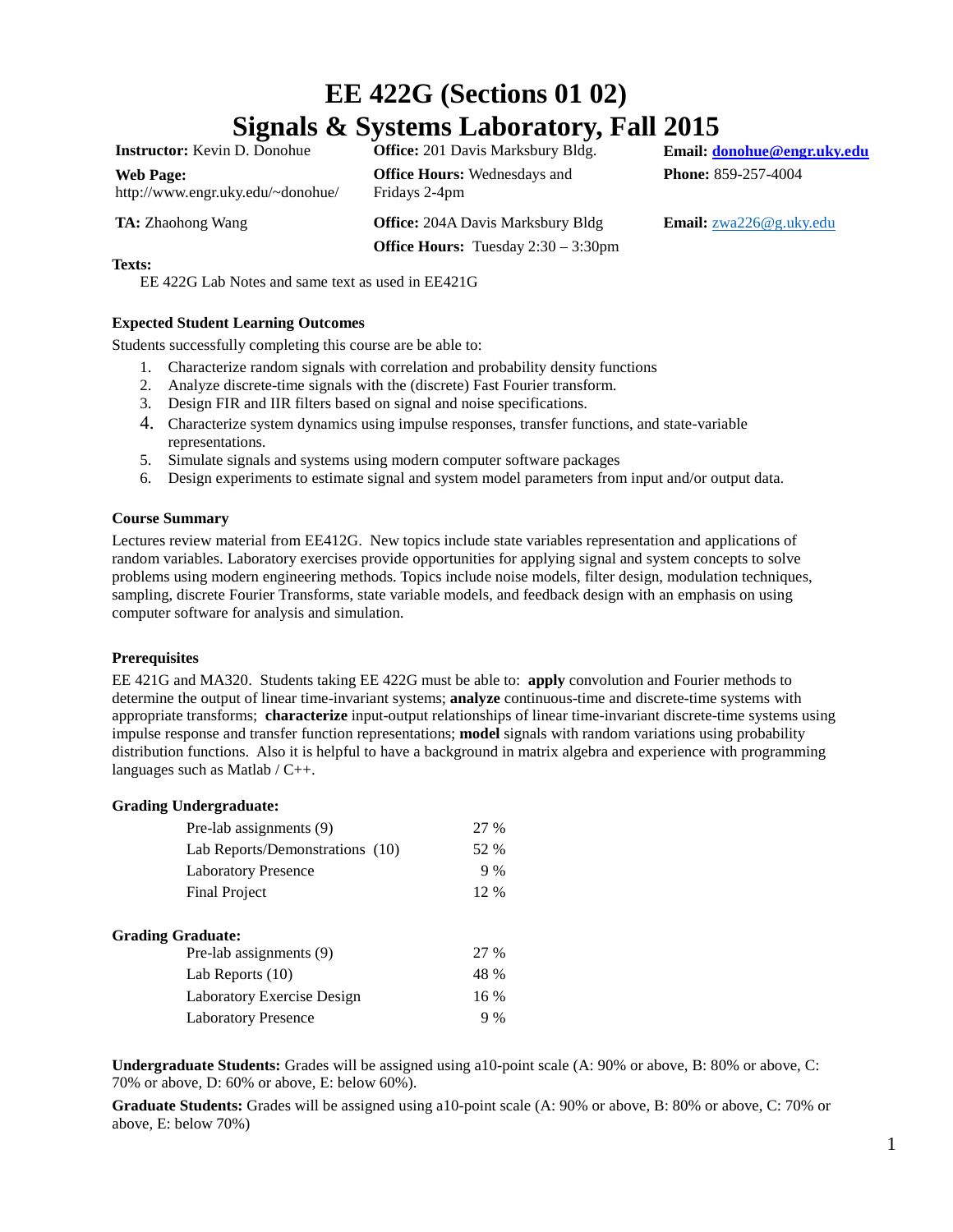**Laboratory Reports/Demos**: Each laboratory assignment is made up of two parts; the pre-lab (analysis and programming) and the corresponding lab exercise (report or demonstration). The pre-lab is due at the beginning of class and EVERYONE hands in a prelab assignment. The lab report is due at the beginning of the next laboratory section meeting, or if a demonstration is required, that must be performed at the end of the current laboratory session. Late reports and pre-labs will be accepted with a 0.25 point per day penalty. If the demo is a performed at a later time (other than the end of the lab period), this will result in a reduction of 20% from the final grade. You may work in groups of up to 3 students in the laboratory; where each group turns in individual pre-lab assignments and a single lab report/demo for the group. The report is graded on organization, completeness, clarity, and accuracy, while demos are graded on functionality and ability to answer questions. All lab reports must be prepared in a word processor and printed out. Programs written for the laboratory exercises must be commented and placed in an appendix of the lab report. Programs written for demos may be inspected by the instructor or TA, so they should also be organized and commented so they can be used in explaining what was done. In the case of LabVIEW and Simulink programs, a screen shot of the block diagram (with descriptive labels), panels and plots, can be taken and included as figures in the lab report. (2 to 6 points per assignment depending to level of required work)

**Pre-Lab Assignments:** Pre-lab assignments typically involve an analysis/synthesis of systems used in the experiment, or the development of a program template to be used in the lab exercises. The responses to the pre-lab questions must be handed in at the beginning of class by everyone in the group. You should make a copy for reference during the lab and report write-up. The better prepared each lab member is from reading the background, looking up references, and doing the pre-lab assignment, the more efficient the time in the lab is used. **You must finish the experiment within the 3 hour time period.** The pre-lab assignments can be handwritten, but must be legible and organized. The pre-lab is graded on completeness, clarity, and accuracy. (3 points per assignment)

**Laboratory Notebook:** The use of laboratory notebooks to record the work done to prepare for each lab and take notes during the lab time is recommended. Many ideas and key pieces of information arise during lectures, readings, and laboratory experiments, and it is necessary to keep track of these. The engineering/laboratory notebook is a standard way to keep track of these ideas for use in industrial operations, patent applications, and FDA approval processes. The notebook is especially useful for collecting information for the lab reports, and providing something to stare at when you encounter a problem or unexpected result in the lab. Recommended notebooks, such as those used in senior design, are the 48-page or 96-page student laboratory notebooks sold by Eureka <http://www.eurekalabbook.com/Studentnote.html> or the IEEE parts store here on campus [http://www.engr.uky.edu/~ieee/](http://www.engr.uky.edu/%7Eieee/) The notebook will not be graded.

**Lab Report Format:** Lab reports must be prepared with a word processor and organized according to the following format:

**Title Page**: This includes your name, lab partner's name, title of lab experiment, date of experiment, and date of completing the final write up **(0.1 point off if not there)**.

**Abstract**: In one paragraph concisely and effectively explains purpose of experimental work, and clearly summarizes findings shows **(1)**.

**Introduction:** In several paragraphs clearly identify hypotheses/questions/objectives, with appropriate context. When grading this section the reader will ask the question, "What will this experiment show/resolve?" If it is not clear (due to missing information or lack of context), points will be lost **(0.5 points)**.

**Experimental Methods:** Thoroughly explain experimental procedures, design of study/experiment, and data measurement techniques. If freedom is given in selecting samples/data measurements choice of sample range and repetitions should be justified and discussed. If a piece of software is used, describe what the program does (functional description) and include the actual code in an appendix. A flowchart can help explain the program in an efficient manner. The "*how*" questions for obtaining the results are answered in this section. When grading this section the reader will ask the question, "How can I repeat these measurements/experiments done to obtain the results?" If it is not clear (due to missing, poorly organized, or ambiguous information), points will be lost (**2 points**).

**Results and Analysis:** Report on collected data and provide appropriate/correct data visualization and summaries; Describe the procedure for analysis (i.e. connect the data to the questions raised in the introduction). For figures,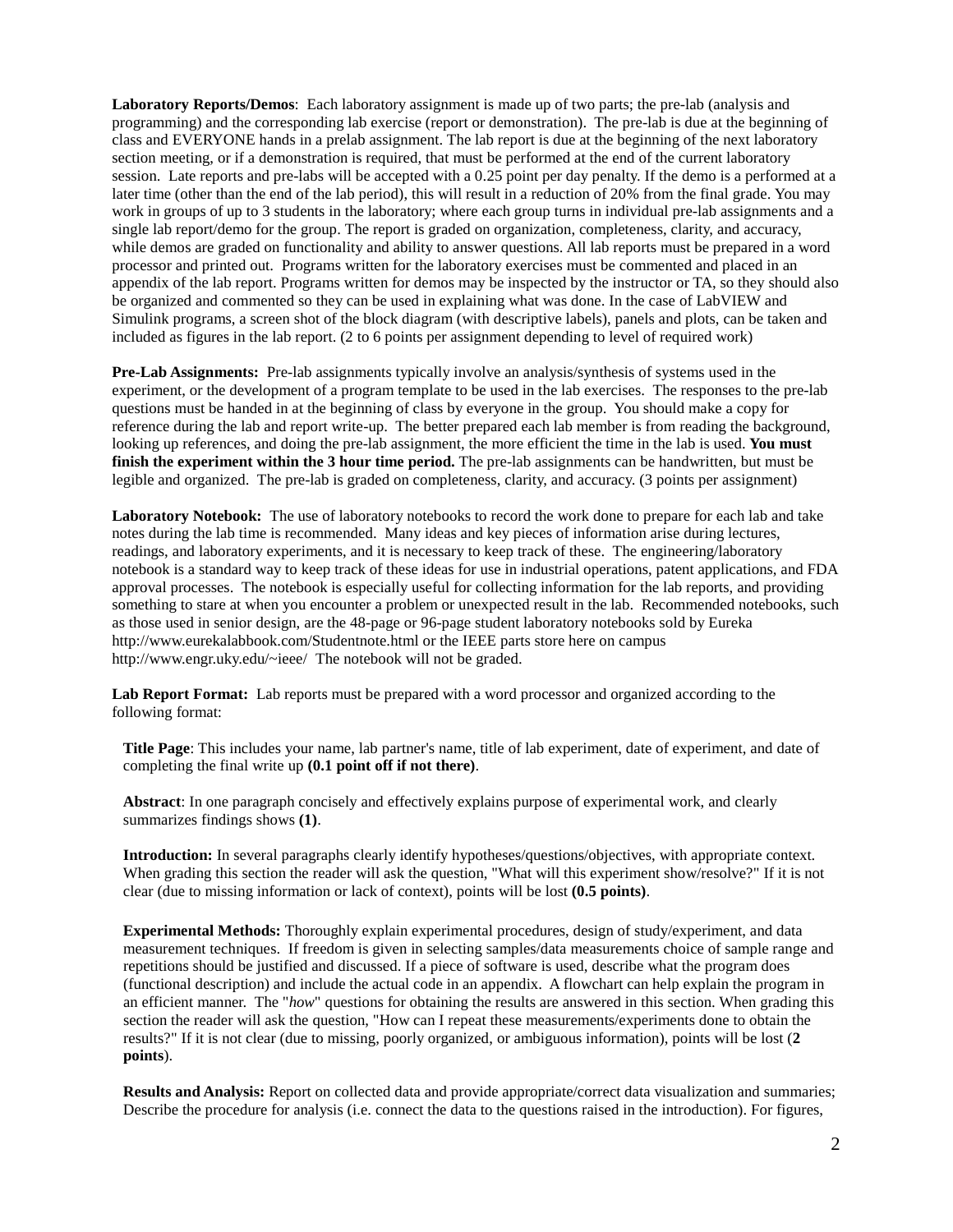all axes must be labeled, for tables all columns and rows must be labeled **(no credit is given for a plot or table without proper labels)**. All figures and tables should be numbered and referred to in the text. Do not include a table or figure without introducing and explaining it within the text. The purpose of the figure or table is to support the conclusions you are working toward in the report narrative. The actual data generated/recorded is presented in this section along with any analysis (formula or code description) used to estimate parameters or functions of the original data **(1 points)**.

**Conclusions:** Based conclusion on analysis in previous section and clearly state it. Provide context so it is easy to understand. Identify issues which may affect the validity of the study/experiment as well as possible biases. Also discuss changes to be made if experiment/study were to be repeated to improve **(0.5 points)**.

**Lab Team Plan**: It is strongly recommended that lab group members determine how the workload is to be divided up with *agreed-on* expectations for each member (written down). The main tasks of each lab typically includes planning out the lab activities, data processing, programming, documentation, record keeping of the lab procedures, presenting data, writing, and proofreading the lab reports. For **each** full lab clearly delineate responsibilities. You should try to rotate responsibilities in each lab so everyone gains experience at the different aspects of the lab activity. Also indicate scheduled times outside of the lab and lecture meetings to work on lab planning and lab reports. Since this is a 2 credit hour lab, 4-6 hours per week on average should be scheduled outside of class time to complete pre-lab and lab write-up assignments. A good lab plan lists the major components for each lab assignment, the person responsible, and the tentative time in the week that will be devoted to it over the whole semester. This is a tentative plan and can change with mutual agreement between lab partners. There is no direct credit given for this assignment, but is good practice for any group assignment.

**Laboratory Presence:** All team members must be ready for work at the beginning of class. There will be a sign in sheet when you enter the laboratory. You will enter the time at which you arrived next to your name and sign in. If you are less than 30 minutes late you will lose 0.5 points from the laboratory presence score. If you are over 30 minutes late and less than an hour, you will lose 1 point. If you are over an hour late, you will not get credit for the lab assignment. You can lose up to 9 points by being late over the course of the semester and potentially more points by receiving no credit for the lab assignment if you are over an hour late.

Lab assignments can be made up in the case of excused absences. The lab reports are due in the next lab meeting after the lab where measurements were completed, demos must be performed within the current lab meeting time.

### **EE422G Topics:**

Labs will be implemented in Matlab, Simulink, and Labview. Some extra labs and lecture time will be given to some of the more involved topics.

- Lab 1. Sampling and Quantization (Aliasing and Noise)
- Lab 2. Signals and Noise Characterizations (Correlation and Spectrum)
- Lab 3. FIR Filter Design
- Lab 4. IIR Filter Design
- Lab 5. Filter Applications using signal and noise models
- Lab 6. Digital communication channel (Distortion and Noise)
- Lab 7. Correlation receiver simulation and performance (Matched Filter)
- Lab 8. Modulation
- Lab 9. Single-Sided Modulation (as an audio effect)
- Lab 10. PID control

**Unethical behavior** (cheating): The following activities are unethical:

- Using data you did not measure
- Recording values you did not observe
- Copying a portion of work belonging to someone else

Any of these will result in the consequences described in the university's policy on academic dishonesty, see Section 6.3 of: http://www.uky.edu/StudentAffairs/Code/part2.html